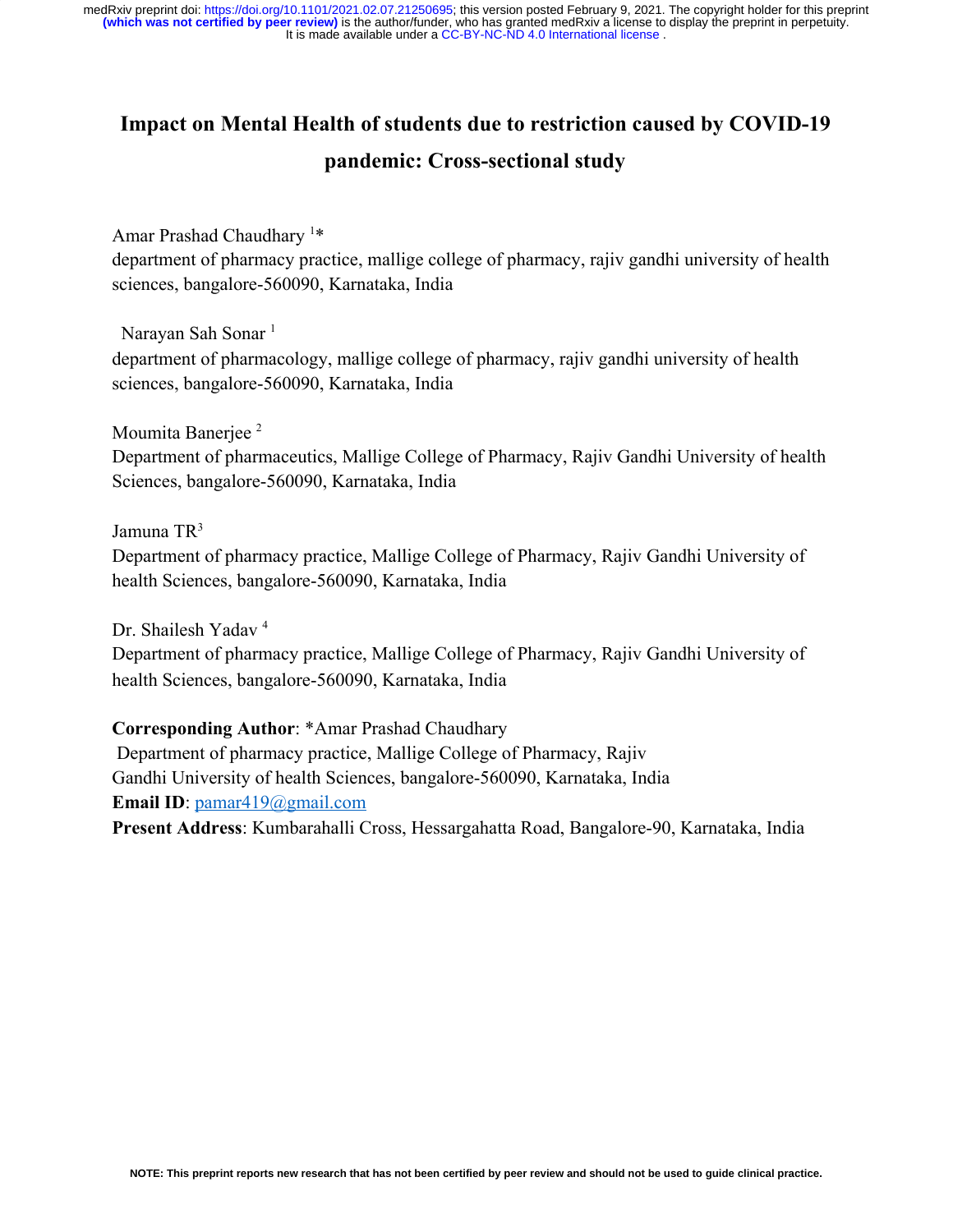## **Abstract**

**Background:** The goal of the study was to investigate fear, depression and anxiety symptoms among students of India due to COVID-19 pandemic and its restriction.

**Method:** The cross-sectional web-based research was conducted between mid-November and mid-December 2020 with the objective of understanding the psychological and behavioral consequences of the COVID-19 pandemic effect on students due to the constraint of forced control. The study included a) socio-demographic questions such as age, gender, degree enrolled and any member of the family infected with COVID-19, b) psychometric scales evaluating the psychological and behavioral impact caused by COVID-19 pandemic restrictions such as fear of the COVID-19 scale (FCV-19S), depression by the Brief Patient Health Questionnaire (PHQ-9) depression scale, and anxiety by the Generalized Anxiety Disorder scale (GAD-7).

**Results:** Total number of 324 students participated in this study in which 44.4% were male and 55.6% were female. Fear of COVID-19 scale showed 68.8% of students had high fear among students, 24.4% had moderate to severe depression and 51.5% had moderate to severe anxiety. The correlation between fear of COVID-19 scale (FCV-19s) and Generalized Anxiety scale (GAD-7) was found to be 0.474 and 0.492 was found between fear of COVID-19 (FCV-19s) scale and brief patient health questionnaire (PHQ-9)

**Conclusion:** This research concludes that there is a very strong fear of COVID-19 among students, along with anxiety and depression. This study also concludes that the fear of the COVID-19 scale and the GAD-7 and PHQ-9 scales have a strong positive correlation.

**Keywords**: COVID-19, PHQ-9, GAD-7, FCV-19s, mental impact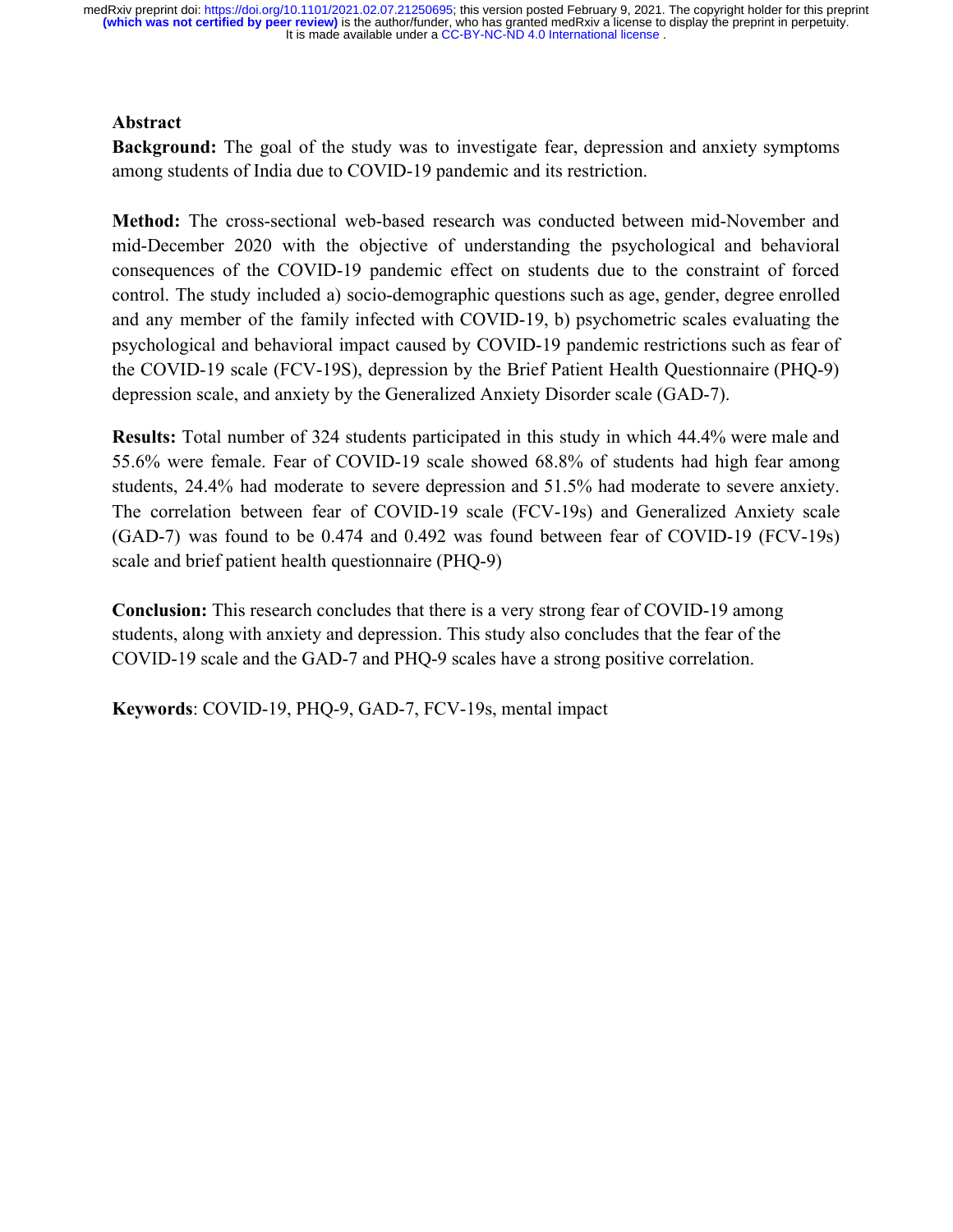## **Introduction**

Communicable diseases such as herpes and legionnaire disease in the 1970s, HIV, Ebola, SARS, and now COVID-19 continue to be devastating, increasing pressure on people throughout the world (M.G, Sonar, and Ray 2020). "The COVID-19 pandemic has rekindled the 21st century "viral scare" following the "microbe panic" of the 20th century. With its quick rate of transmission and relatively higher fatalities, the rise of the 2019 coronavirus pandemic (COVID-19) has compelled the worldwide research establishment to globally screen its transmission, focusing on the development of medication, vaccination, and infection control strategy. The manifestations which are mostly seen in COVID-19 are pyrexia, dry cough and dyspnea, tiredness, scratchiness in throat, body aches, nasal clog, headache, loss of taste or smell, diarrhea. Many medications were utilized for the treatment of these infections, yet the majority of them are not compelling against it and just improve the recovery rate. Information media, for example, the web, TV, radio, newspapers, cellphones, and physical media (e.g., Facebook, WhatsApp, WeChat, etc.), were used to disseminate advice on how to forestall contamination (e.g., staying home, wearing masks, washing hands frequently, and/or disinfecting hands hands). Additionally, the quick transmission of COVID-19, increased death rate, absence of effective treatments and immunization, and mass isolates measures are related with regular mental health issues.

Routine reversal creates insecurity and uncertainty while physical distancing, weakens the physical network of individuals and triggers anxiety reactions (Tsipropoulou et al. 2020). A recent study showed that feelings of anxiety and depressive symptoms, distress and sleep problems were typical signs of the COVID-19 pandemic (Bharatharaj et al. 2020). One of several important reasons that during the pandemic could mean increased anxiety and stress is the threat of COVID-19 and, more specifically, the fear of becoming infected or infecting precious persons (Tzur Bitan et al. 2020). Indeed, such interventions can generate alienation and decrease physical interactions, which are possible causes for many psychological illnesses, especially in individuals with pre-existing psychiatric problems. Even in stable individuals, the separation correlated with containment can lead to numerous mental health outcomes. Anger, exhaustion, psychological anguish, panic and confusion are the predominant symptoms related to financial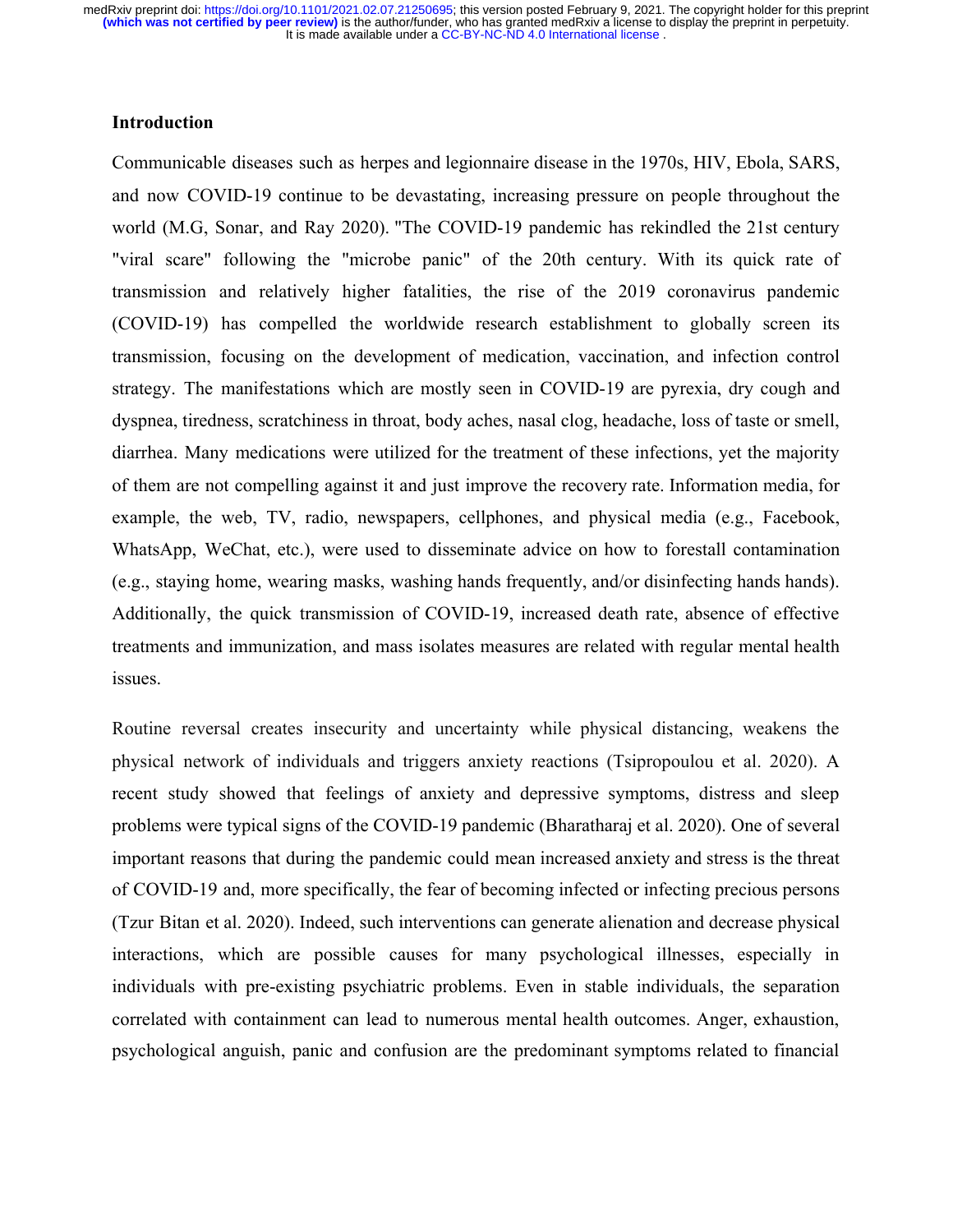difficulties, annoyance and discomfort, loss of resources and ineffective coordination (Davide et al. 2020).

However, intensive fear may lead to decreased responsiveness and diminished mental well-being. Fear of getting the disease could prompt eruptions, similar to overprotection or rivalry with measurements mavericks or stigmatization of patients (Tsipropoulou et al. 2020). Scientific reviews and analyses concentrate on identifying the various effects of COVID-19 not only on physical wellbeing, but also on mental wellbeing. Individuals even point out that the most vulnerable parts of the population can be estimated to have more or less anticipated effects on mental and physical health. The primary purpose of this research was therefore to examine students' psychological responses, i.e. fear of COVID-19, anxiety and depression during the COVID-19 pandemic in India, and to also clarify causes of something which amplify the magnitude of COVID-19's psychological effect. The second goal was to examine three possible causes linked to COVID-19 for enhanced levels of fear (personal experience with COVID-19; Age, Gender, Degree enrolled. Mallige College of Pharmacy students responded the questions and completed the scales in the following order: socio-demographic data, Fear of COVID-19 scale (FCV-19s), The Brief Patient health Questionnaire depression scale (PHQ-9) and Generalized Anxiety Disorder-7 scale (GAD-7).

#### **Material and method**

#### **Study design & Study period**

The cross-sectional web based study was carried out between mid-November to mid- December 2020 with the objective of understanding the psychological and behavioral impact caused on students due to restriction forced (physical distancing, use of face mask, online study, avoid gathering and going to public places, etc.) to control the COVID-19 pandemic effect. The survey questions and scale were selected on the basis of the available literature, author's experience, and professor and clinician experience about the pandemic.

## **Study site**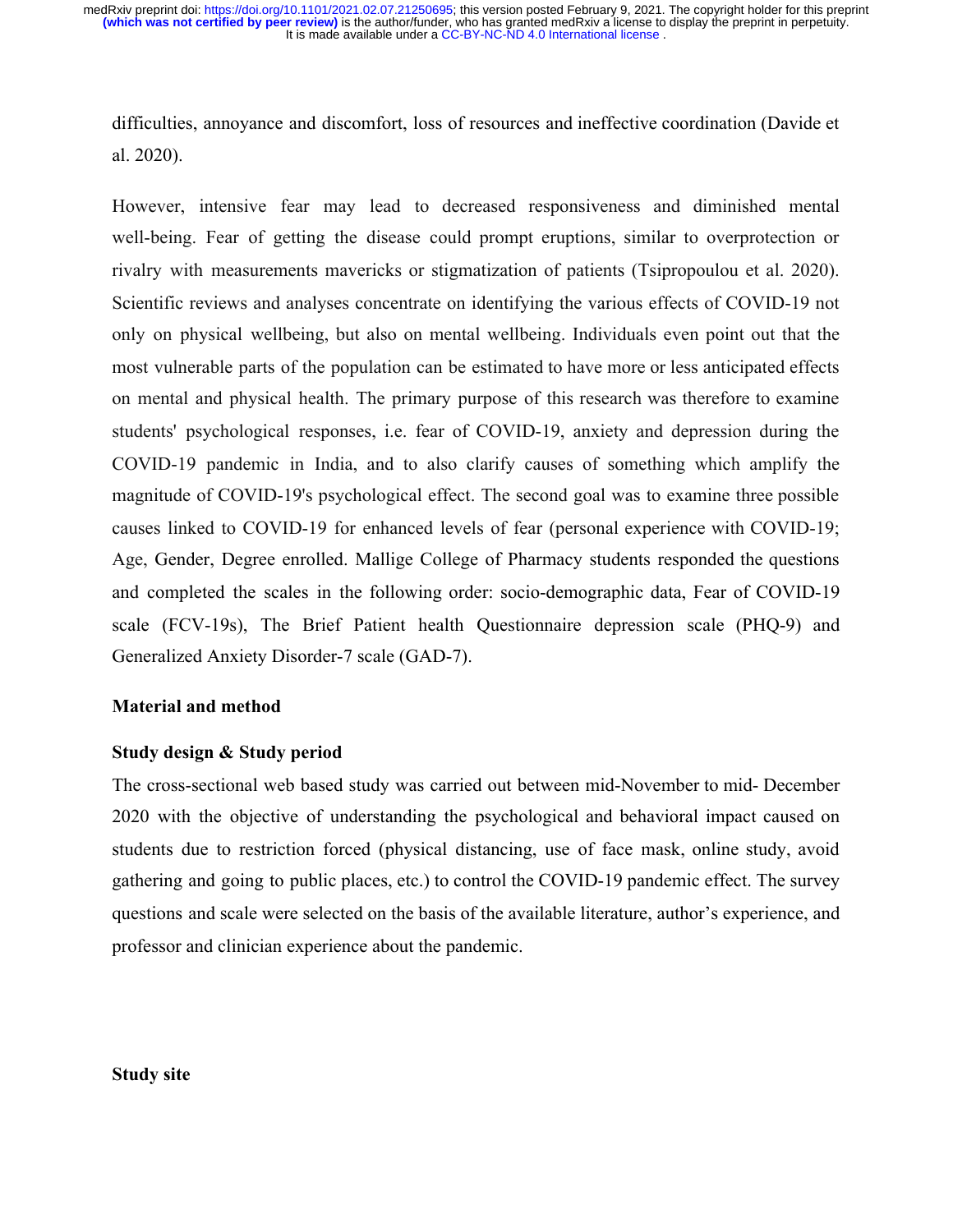For this study, students of Mallige college of Pharmacy in Bangalore is selected with the access to internet and physical media.

#### **Measures**

The study included a) socio-demographic questions like Age, Gender, Degree Enrolled and Any of family members got infected with COVID-19, b) psychometric scales assessing the psychological and behavioral impact caused due to COVID-19 restrictions like fear, depression and anxiety.

**1. Fear of COVID-19 scale (FCV-19s)**: a self-report, unidimensional, reliable and valid scale developed recently to understand the fear of COVID-19 caused due to this pandemic. This scale consists of seven items which tries to explain the fear of COVID-19. The responses are recorded in 5 Likert scale ranging from 1 to 5 points (Strongly Agree  $=$  5, Agree $=$  4, Neutral  $=$  3, Disagree=2, Strongly Disagree=1). The total Score ranges from 7 to 35. The higher the score is, the greater is the fear of COVID-19 among participants. The initial development of the scale has shown strong reliability of Cronbach alpha of 0.88 among the Iranian population (Kwasi Ahorsu et al. 2020). The Greek version of COVID-19 scale, have shown significant concurrent validity with GAD-7 scale ( $r=0.71$ , P-value <0.001) and moderate correlation with PHQ-9 Scale ( $r=0.47$ , P-value < 0.001). The cut off score for this score is 19, the participant having score of 19 or more is considered to have high fear of COVID-19 and participant having score less than 19 is considered to have low fear of COVID-19 (Tsipropoulou et al. 2020; Parlapani et al. 2020).

**2. The Brief Patient health Questionnaire depression scale (PHQ-9):** is self-report, 9 item scale which is used to diagnose the major depression and subthreshold depression. The total score ranges from 0-27 which helps in interpretation of severity of depression. The responses of the participant are recorded in 4 points Likert Scale (not at all=0, several days=1, more than half the days=2, nearly every day=3). The cutoff score of 10 and above signifies moderate to severe depression with significant clinical concern whereas below score of 10 signifies minimal to mild depression (cutoff score: 0-4= minimal depression, 5-9=mild depression, 10-14=moderate depression, 15-19=moderately severe depression, 20-27= severe depression). The current study applied English for India version of PHQ-9 (D. R. L. Spitzer, Williams, and Kroenke n.d.).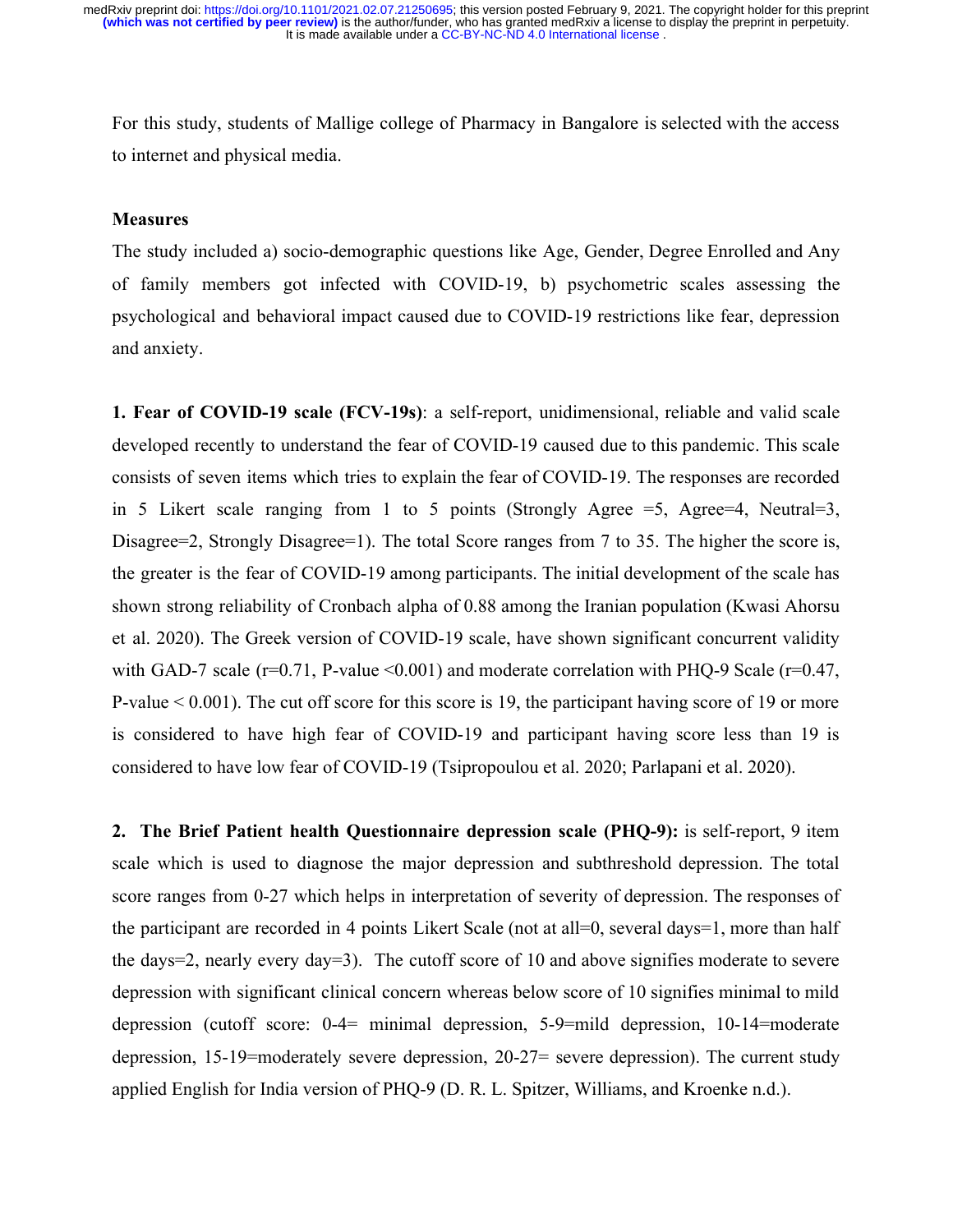**3. Generalized Anxiety Disorder-7 scale (GAD-7):** is a self-report scale which was developed for initially diagnosing the Generalized Anxiety Disorders. The scale consists of 7 items for which the responses of the participant was recorded in 4 points Likert Scale (not at all=0, several days=1, more than half the days=2, nearly every day=3). The score of the participant ranges from 0 to 21. The threshold score of 10 has 89% sensitivity and 82% specificity for GAD (cut off score:  $0-5=$  mild,  $6-10=$  moderate,  $11-15=$  moderately severe,  $16-21=$  severe). The current study applied English version of GAD-7(R. L. Spitzer et al. 2006).

## **Sample size**

The questionnaire was completed using the Rasoft sample size calculator for the analysis("Sample Size Calculator by Raosoft, Inc." 2020). The minimum of 306 sample is required for 95% confidence interval, 5% margin of error for the population distribution of 1500 students at 50% response distribution. Total of 324 students have taken part in this online study.

## **Criteria of study**

All the students studying diploma, undergraduate, graduate and post- graduate were selected for the study.

#### **Distribution of Questionnaire**

The questionnaire was designed using Google forms and was distributed to the students through the various physical media platforms like Whatsapp, Facebook, Messenger, Telegram, etc. The form was sent to various student groups and to the class representative of the particular batch for proper distribution of form and to restrict the filling of form by unqualified participants. By filling in the Google form without time constraint, the students were invited to participate in the survey. Multiple responses and double submission were eliminated by Google feature limit to one submission.

## **Ethical Consideration**

The purpose of the study was explained to the participating students and, prior to participating in the study, they were requested to submit their voluntary consent. All the procedures accomplished for this study was to adhere to the declaration of Helsinki 1964 and its later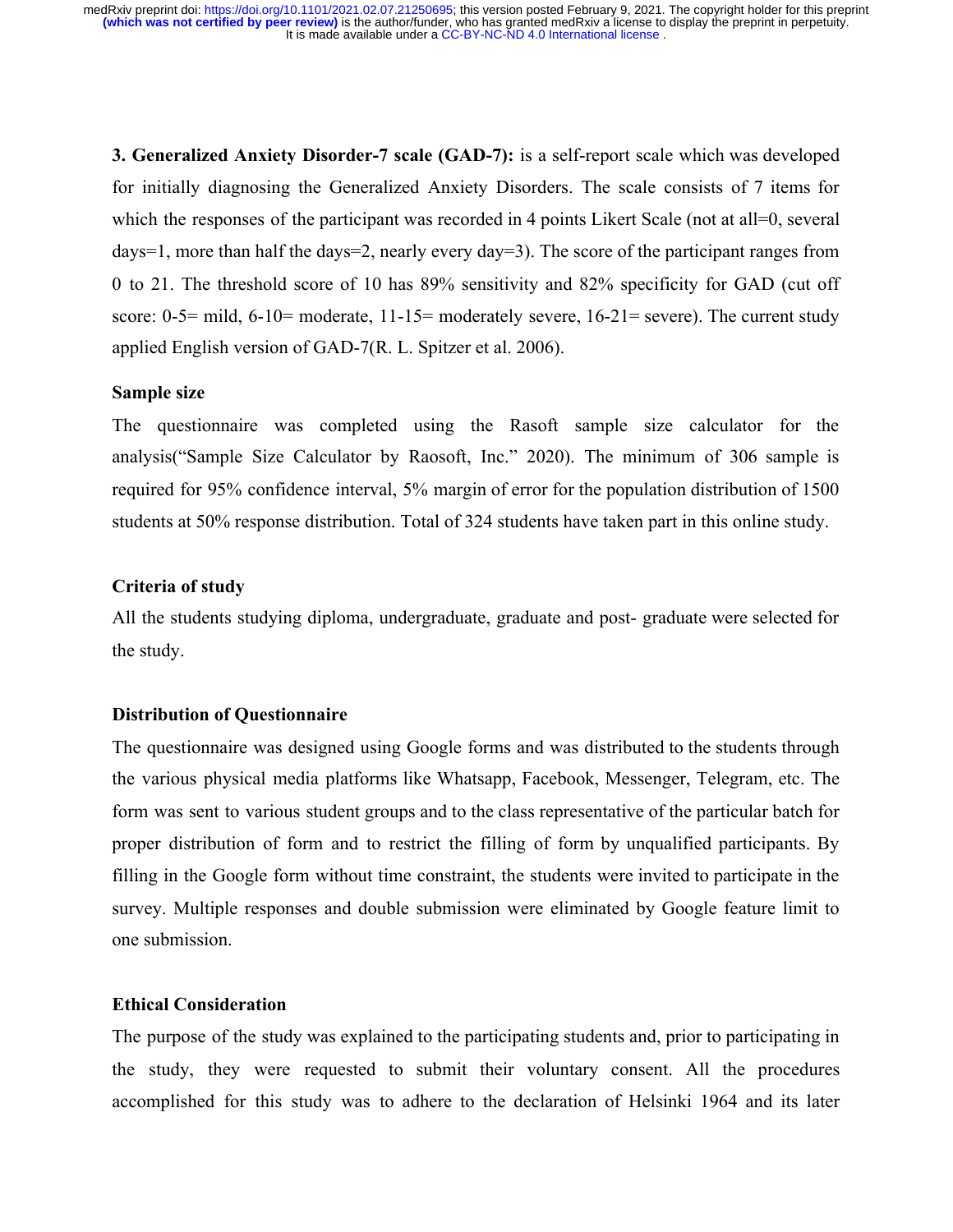amendment("WMA Declaration of Helsinki – Ethical Principles for Medical Research Involving Human Subjects – WMA – The World Medical Association" n.d.). The online research was conducted and stated that the Checklist for Reporting Results of Internet E-Surveys (CHERRIES) guidelines were strictly agreed ("Checklist for Reporting Results of Internet E-Surveys (CHERRIES) Item Category Checklist Item Explanation Design," n.d.).

## **Statistical Analysis**

All the data was recorded in Microsoft excel (Microsoft Corporation) and was assessed for the accuracy of the data. The statistical analysis was completed by using IBM SPSS software, version 25 (IBM Corporation). Descriptive statistics was carried out to understand the characteristics of the data (mean, standard deviation, range, maximum value, minimum value, skewness and kurtosis). Statistically, to understand the strength of relationship of fear of COVID-19 scale (FCV-19s) with Patient Health Questionnaire-9 (PHQ-9) and Generalized Anxiety Disorder-7 scale (GAD-7) Correlation was used. To understand the effect of independent variables like Age, Gender, Degree enrolled and Any of family members got infected with COVID-19 on these scales linear regression was used.

## **Result**

## **Socio-demographic Characteristic**

## **Table 1: Sociodemographic characteristic**

| Socio-demographic Characteristic |                   | <b>Students Distribution</b> |
|----------------------------------|-------------------|------------------------------|
|                                  |                   | (%)                          |
|                                  | 18-21             | 190 (58.6%)                  |
| Age (in years)                   | $22 - 25$         | $116(35.8\%)$                |
| 26-29                            |                   | $8(2.5\%)$                   |
|                                  | 30 and above      | $10(3.1\%)$                  |
| Gender                           | Male              | 144 (44.4%)                  |
|                                  | Female            | 180 $(55.6\%)$               |
|                                  | Diploma           | 11 $(3.4\%)$                 |
| Degree Enrolled                  | Bachelor's Degree | 256 (79%)                    |
|                                  | Master's Degree   | 53 (16.4%)                   |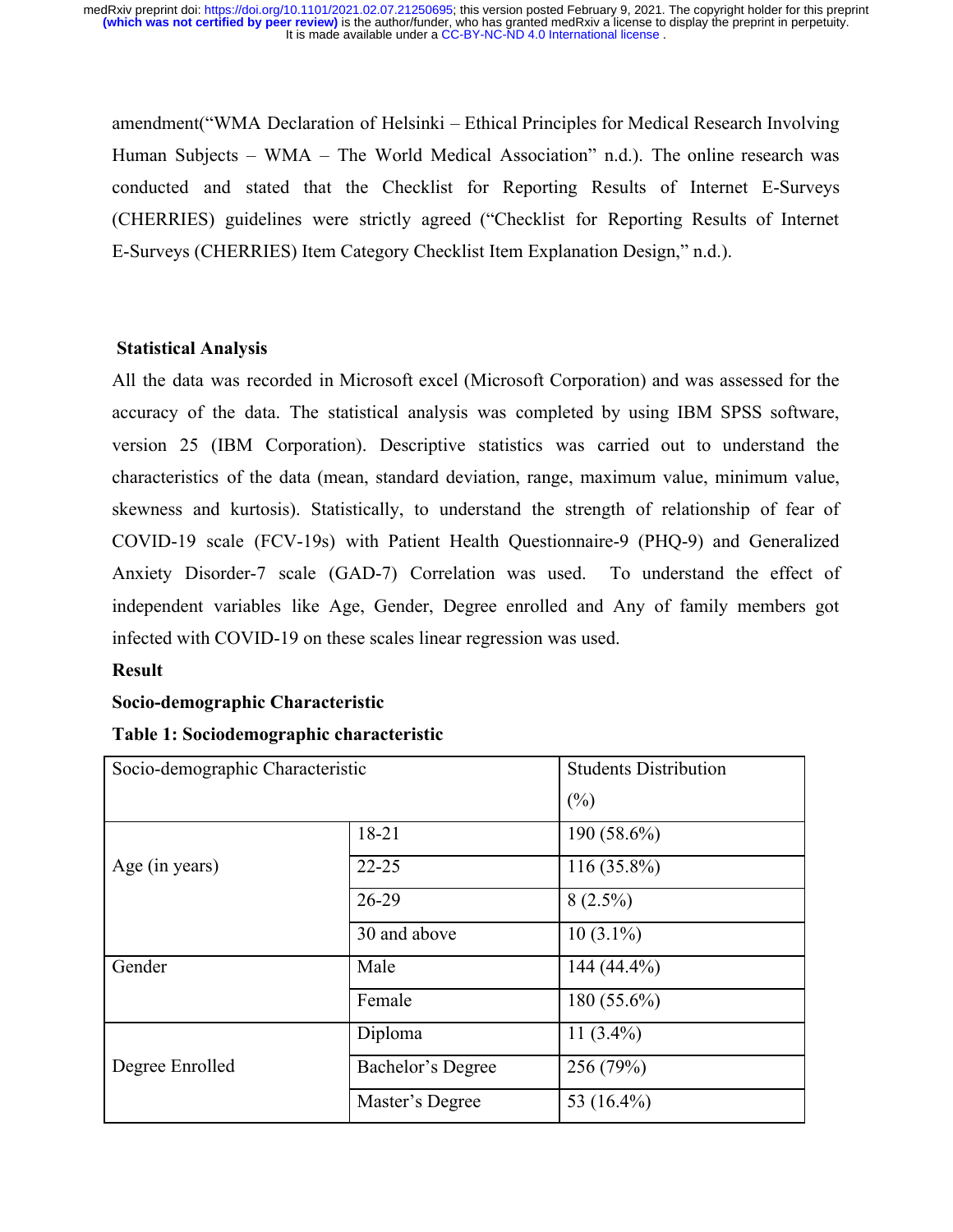|                                 | <b>PHD</b>     | $4(1.2\%)$    |
|---------------------------------|----------------|---------------|
| Any of family members got   Yes |                | $37(11.4\%)$  |
| infected with COVID-19          | N <sub>0</sub> | $287(88.6\%)$ |
| <b>Total Sample</b>             |                | 324           |

The socio-demographic characteristic of the participant is summarized in Table1. Among the total respondents of 324, 144 (44.4%) were male and 180 (55.6%) were female. The male respondents are less in comparison with the female respondent. The majority of the participants fall in the age group between 18-21 (58.6%) and 22-25 (35.8%). Most of the participants were enrolled in bachelor's degree (79%) very few respondents were from any other degrees (diploma, Master's degree and PHD). Among 324, 37(11.4%) reported that someone from their family member got infected with COVID-19 which seems to be low while comparing the transmission of this virus in urban population

## **Psychometric scales**

| <b>Descriptive Statistics</b> | <b>FCV-19 TOTAL</b> | PHQ-9 | GAD-7 |
|-------------------------------|---------------------|-------|-------|
| $\overline{N}$                | 324                 | 324   | 324   |
| Mean                          | 22.48               | 6.90  | 5.98  |
| Std. Deviation                | 6.870               | 6.326 | 5.986 |

**Table 2:** Descriptive Statistics of the sample according to the Scale

Descriptive statistics were studied for all three psychometric scales to understand the characteristic of the data which is summarized in Table 2. The magnitude of COVID-19 fears, symptoms of depression and anxiety were graded according to their cutoff ranking, which is explained in Table 3. There seems to be significant fear of COVID-19 (68%) and moderate to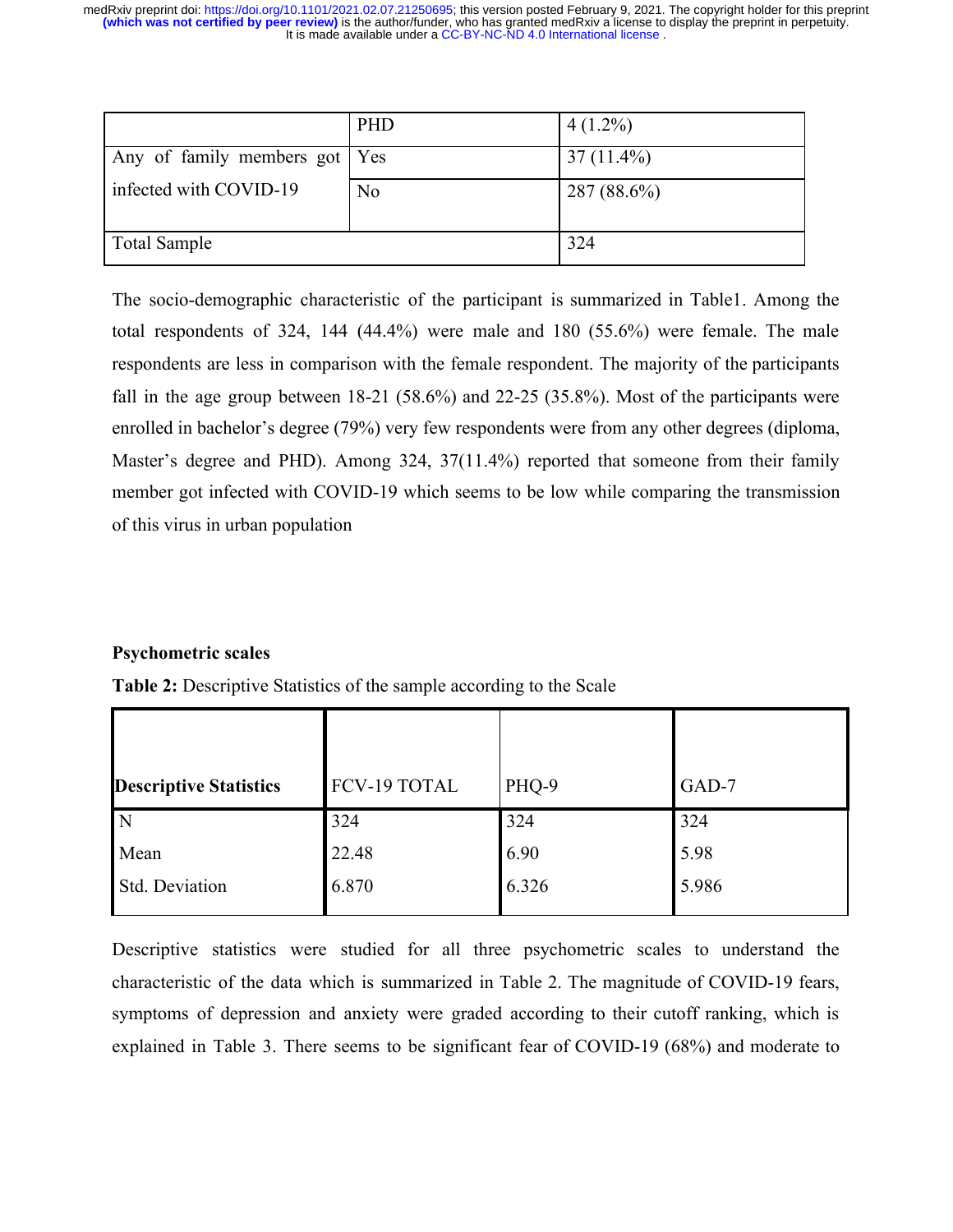severe anxiety (51.5%) among the respondent. Only 28.7% of the respondent showed moderate to severe depression.

| <b>SCALES</b> | <b>CATEGORIZATION</b> | <b>TOTAL</b>      |  |
|---------------|-----------------------|-------------------|--|
| $FCV-19s$     | High Fear             | $(68.8\%)$<br>223 |  |
|               |                       |                   |  |
|               | Low Fear              | 101<br>$(31.2\%)$ |  |
|               | Minimal               | 142 (43.8%)       |  |
| PHQ-9         | Mild<br>89 (27.5%)    |                   |  |
|               | Moderate              | 46 (14.2%)        |  |
|               | Moderately Severe     | 33 (10.2%)        |  |
|               | Severe                | $14(4.3\%)$       |  |
|               | mild                  | 157 (48.5%)       |  |
| GAD-7         | Moderate              | 90 (27.8%)        |  |
|               | Moderately severe     | 38 (11.7%)        |  |
|               | Severe                | 39 (12.0%)        |  |

**Table 3:** Categorization of students according to the scales cut off

There was found to be significant concurrent correlation between these scales. The Pearson correlation between FCV-19s and PHQ-9 was found to be 0.474 (P-value= 0.000) and 0.492 (p-value=0.000) between FCV-19s and GAD-7 respectively. This strong relationship helps to predict an increase in fear of COVID-19 will ultimately increase the anxiety and depressive symptoms in students. The fear of COVID-19 scale can give the overall idea regarding fear of COVID-19, depression and anxiety among the students.

The linear regression of these scales with independent variables and its impact is summarized in Table 4. There seems to be not much impact of the independent variable like Age, Gender and Degree enrolled on any of the scale scores of participants. There seems to be a strong association between the PHQ-9 scale and any family member who got infected with COVID-19 which explains that there is an increase in depressive symptoms when the number of COVID-19 infection increases in family.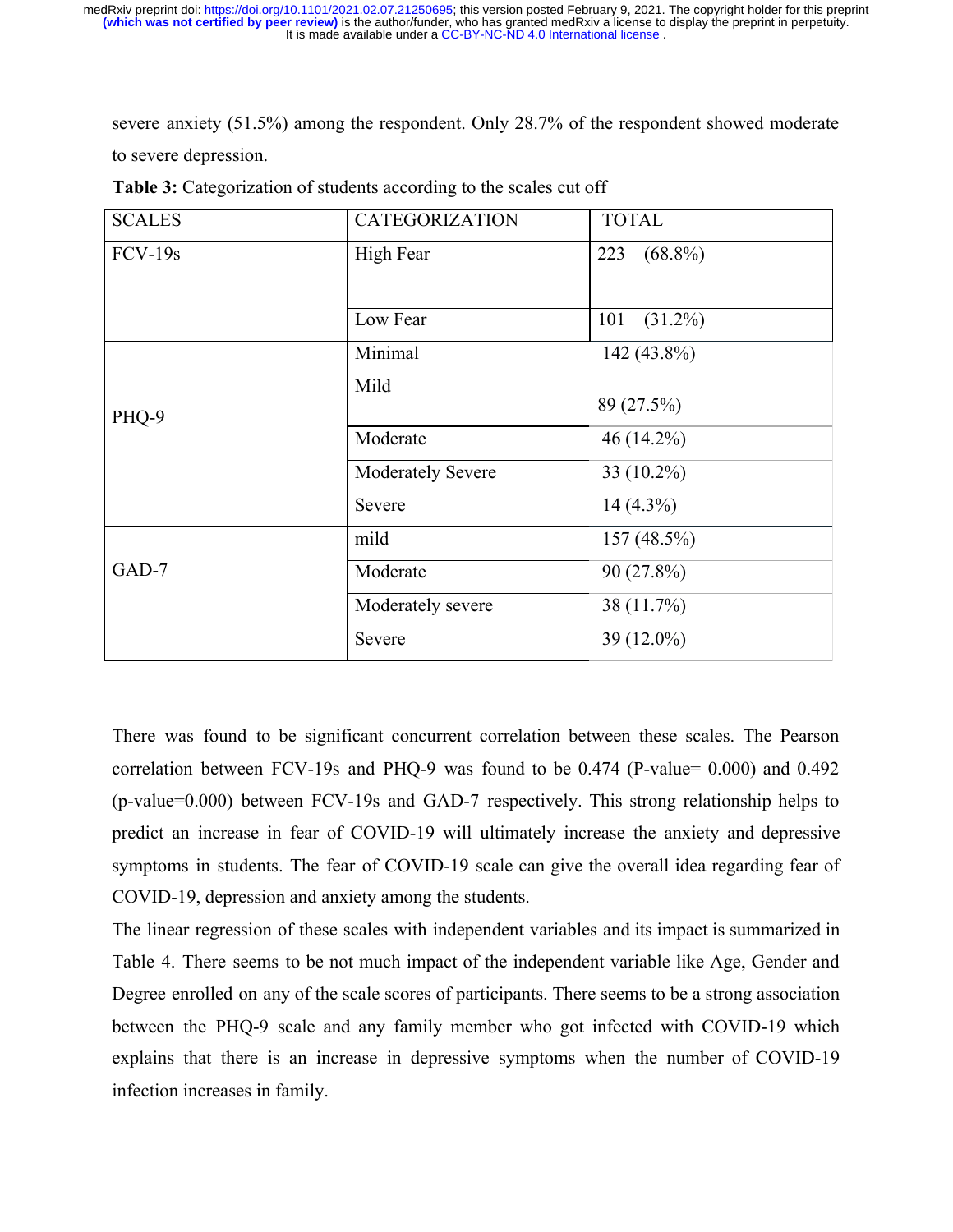| Scales    | Age     | Gender  | Degree Enrolled | Any of family members   |
|-----------|---------|---------|-----------------|-------------------------|
|           | p-value | p-value | p-value         | infected<br>with<br>got |
|           |         |         |                 | COVID-19                |
|           |         |         |                 | p-value                 |
| $FCV-19s$ | .049    | .542    | .276            | .468                    |
| PHQ-9     | .015    | .096    | .688            | $.000**$                |
| GAD-7     | .049    | .189    | .859            | .012                    |

**Table 4:** Correlation of key Variables using linear Regression with these scales

## **Fear of COVID-19 scale (FCV-19s):**

In the report, most of the respondents (63.7 percent) are found to be afraid of COVID-19, watching COVID-19 stories and reports on physical media seems to have had a major effect on their mental health such that they become nervous or anxious. When they think about COVID-19 and sleep properly due to fear of COVID-19, about half of the respondents seem to feel uneasy. Many people believe that their hands don't become clammy or heart races when thinking of COVID-19.

| <b>QUESTIONNAIRE</b>                         | Strongly   | Agree      | Neutral    | Disagree   | Strongly    |
|----------------------------------------------|------------|------------|------------|------------|-------------|
|                                              | Agree      |            |            |            | Disagree    |
| 1. I am most afraid of COVID-19.             | 77         | 130        | 76         | 27         | 15          |
|                                              | (23.7%)    | $(40\%)$   | $(23.4\%)$ | $(8.3\%)$  | $(4.6\%)$   |
| 2. It makes me uncomfortable to think about  | 69         | 117        | 81         | 47         | 11          |
| COVID-19.                                    | $(21.2\%)$ | (36%)      | $(24.9\%)$ | $(14.5\%)$ | $(3.4\%)$   |
| 3. My hands become clammy when I think about | 41         | 71         | 85         | 97         | $31(9.5\%)$ |
|                                              |            |            |            |            |             |
| COVID-19.                                    | $(12.6\%)$ | $(21.8\%)$ | $(26.2\%)$ | $(29.8\%)$ |             |

**Table 5:** FCV-19s Students response distribution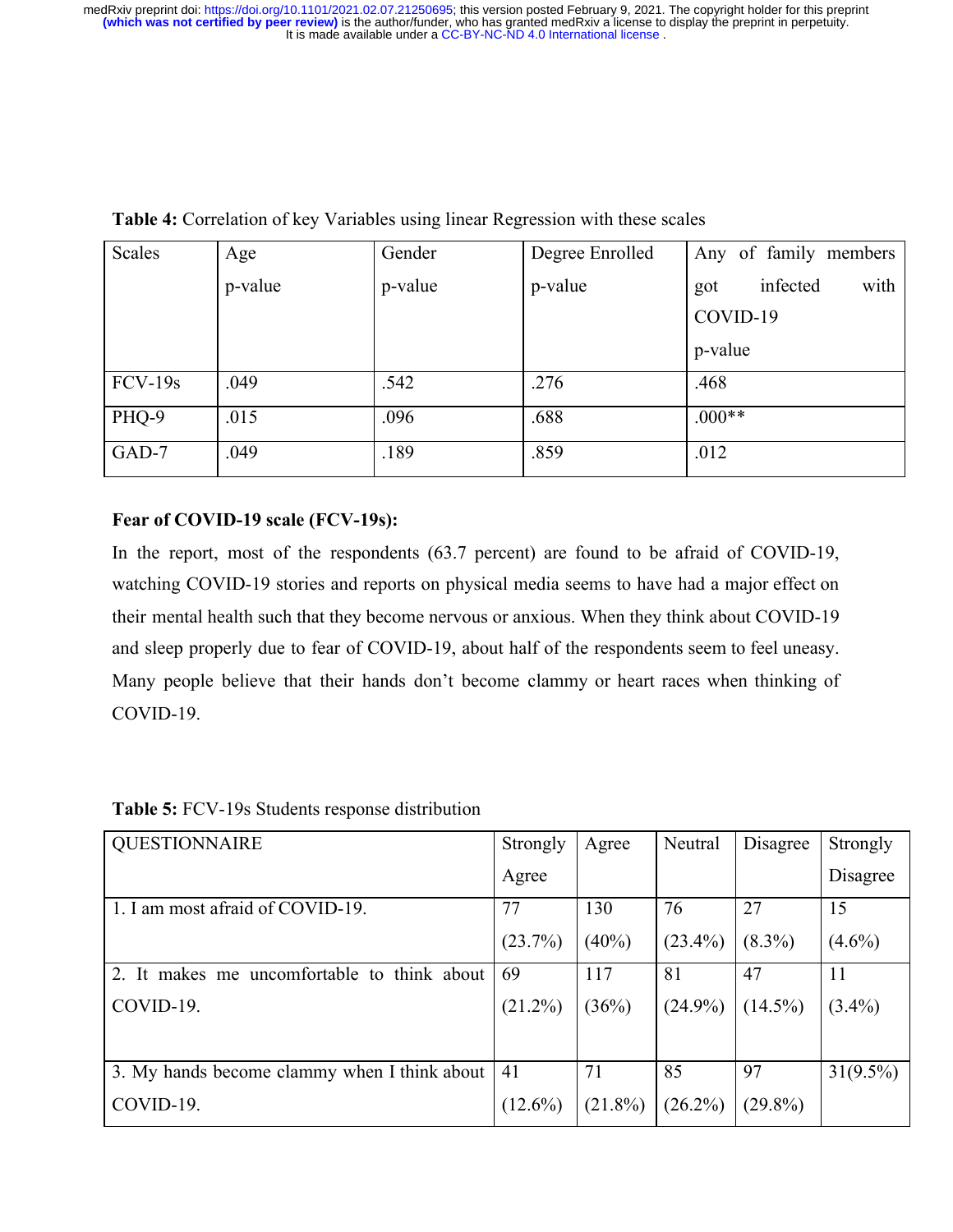| 4. I am afraid of losing my life because of        | 72         | 87         | 55         | 77         | 34         |
|----------------------------------------------------|------------|------------|------------|------------|------------|
| COVID-19.                                          | $(22.2\%)$ | $(26.8\%)$ | $(16.9\%)$ | $(23.7\%)$ | $(10.5\%)$ |
|                                                    |            |            |            |            |            |
| 5.<br>When watching news and<br>stories about      | 67         | 116        | 73         | 50         | 19         |
| COVID-19 on physical media, I                      | $(20.6\%)$ | $(35.7\%)$ | $(23.5\%)$ | $(15.4\%)$ | $(5.8\%)$  |
| Become nervous or anxious.                         |            |            |            |            |            |
|                                                    |            |            |            |            |            |
| 6. I cannot sleep because I'm worrying about       | 31         | 40         | 69         | 122        | 63         |
| getting COVID-19.                                  | $(9.5\%)$  | $(12.3\%)$ | $(21.2\%)$ | $(37.5\%)$ | $(19.4\%)$ |
|                                                    |            |            |            |            |            |
| 7. My heart races or palpitates when I think about | 39         | 72         | 66         | 108        | 40         |
| getting COVID-19                                   | (12%)      | $(22.2\%)$ | (20.3%     | $(33.2\%)$ | $(12.3\%)$ |

## **The Brief Patient Health Questionnaire depression Scale (PHQ-9):**

Many respondents (28%) think they have no motivation or enjoyment in doing stuff and feel down, sad or hopeless (21.9 percent). Approximately 20% of respondents appear to have difficulty falling asleep or sleeping for a long time or sleeping too much and find it difficult to focus on stuff (reading or watching television). About one fifth of the participants have shown the depressive symptoms of feeling tired and having less energy and feeling bad about themselves. Very few respondents have thoughts of better off dead or hurting themselves and poor appetite or overeating.

**Table: 6 PHQ-9 student response distribution**

| Questionnaire                                              | <b>Not</b><br>at ' | several    | than<br>more | nearly     |
|------------------------------------------------------------|--------------------|------------|--------------|------------|
|                                                            | all                | days       | half days    | every day  |
| 1. Little interest or pleasure in doing things             | 123                | 111        | 46           | 45         |
|                                                            | $(37.8\%)$         | $(34.2\%)$ | $(14.2\%)$   | $(13.8\%)$ |
| 2. Feeling down, depressed, or hopeless                    | 165                | 89         | 36           | 35         |
|                                                            | $(50.8\%)$         | $(27.4\%)$ | $(11.1\%)$   | $(10.8\%)$ |
| 3. Trouble falling or staying asleep, or sleeping too much | 163                | 81         | 37           | 44         |
|                                                            | $(50.2\%)$         | $(24.9\%)$ | $(11.4\%)$   | $(13.5\%)$ |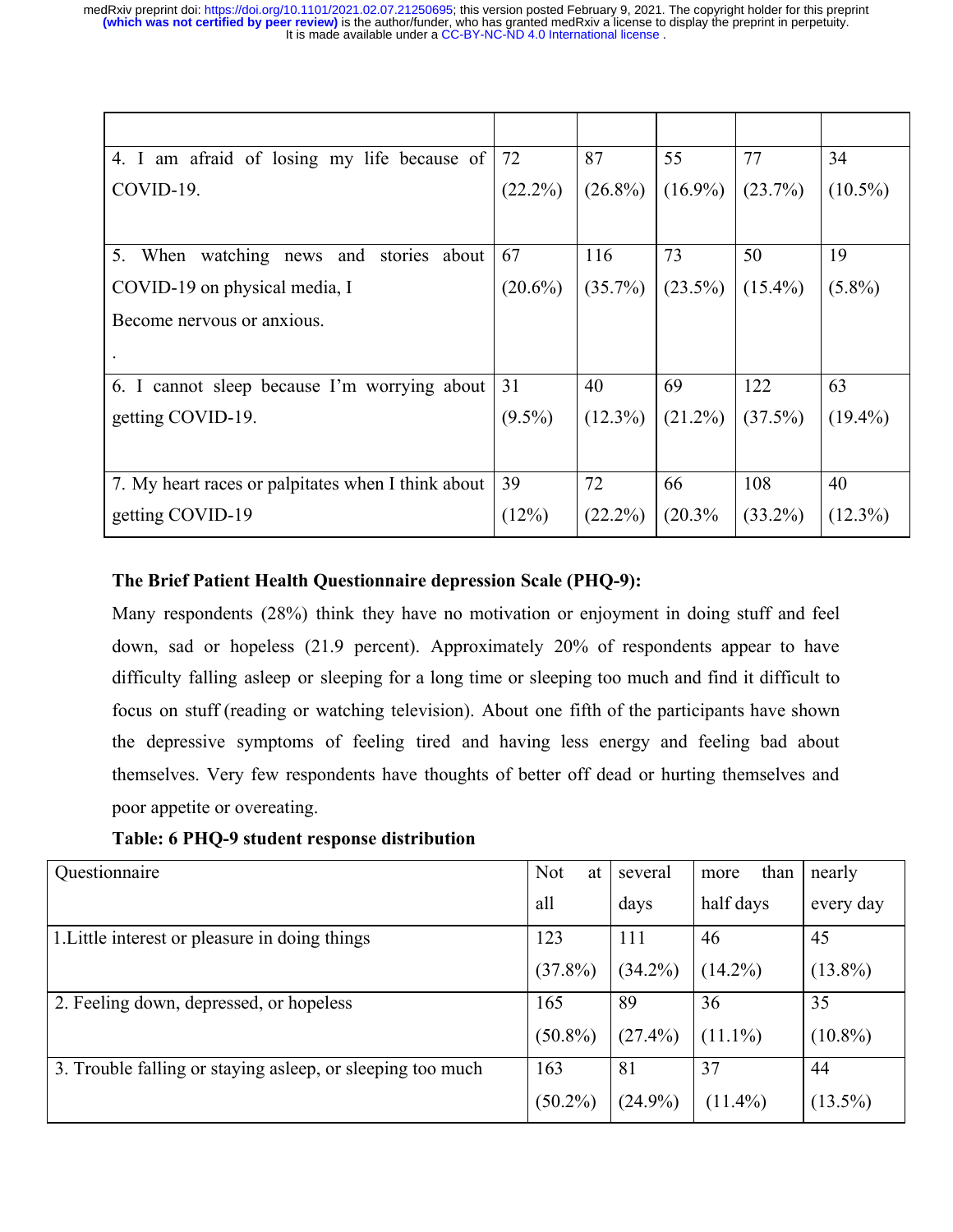| 4. Feeling tired or having little energy                        | 169        | 76         | 32         | 48         |
|-----------------------------------------------------------------|------------|------------|------------|------------|
|                                                                 | (52%)      | $(23.4\%)$ | $(9.8\%)$  | $(14.8\%)$ |
| 5. Poor appetite or overeating                                  | 208        | 62         | 22         | 33         |
|                                                                 | (64%)      | $(19.1\%)$ | $(6.8\%)$  | $(10.2\%)$ |
| 6. Feeling bad about yourself or that you are a failure or have | 193        | 63         | 23         | 46         |
| let yourself or your family down                                | $(59.4\%)$ | $(19.4\%)$ | $(7.1\%)$  | $(14.2\%)$ |
|                                                                 |            |            |            |            |
| 7. Trouble concentrating on things, such as reading the         | 165        | 77         | 35         | 48         |
| newspaper or watching television                                | $(50.8\%)$ | (23.7%)    | $(10.8\%)$ | $(14.8\%)$ |
| 8. Moving or speaking so slowly that other people could have    | 210        | 74         | 24         | 17         |
| noticed. Or the opposite being so fidgety or restless that you  | $(64.6\%)$ | $(22.8\%)$ | $(7.2\%)$  | $(5.2\%)$  |
| have been moving around a lot more than usual                   |            |            |            |            |
|                                                                 |            |            |            |            |
| 9. Thoughts that you would be better off dead, or of hurting    | 233        | 51         | 21         | 20         |
| yourself                                                        | $(71.7\%)$ | $(15.7\%)$ | $(6.5\%)$  | $(6.2\%)$  |

# **Generalized Anxiety Disorder (GAD-7):**

Approximately one-fifth of the participants cannot stop or manage worrying, worrying about too much trouble relaxing, getting quickly irritated or irritable, and feeling afraid as though anything bad will happen almost every day for more than half a day. Very few people, for more than half a day or almost every day, appear to be restless.

**Table7**: GAD-7 student response distribution

| <b>QUESTIONNAIRE</b>                          | Not at all     | several           | than<br>more  | nearly<br>every |
|-----------------------------------------------|----------------|-------------------|---------------|-----------------|
|                                               |                | days              | half days     | day             |
| 1. Feeling nervous, anxious, or on edge       | 188 (57.8%)    | 78 (24%)          | $22(6.8\%)$   | $37(11.4\%)$    |
| 2. Not being able to stop or control worrying | 161 $(49.5\%)$ | 92(28.3%)         | $28(8.6\%)$   | 44 (13.5%)      |
| 3. Worrying too much about different things   | 131 (40.3%)    | 100<br>$(30.8\%)$ | 33 $(10.2\%)$ | 61 $(18.8\%)$   |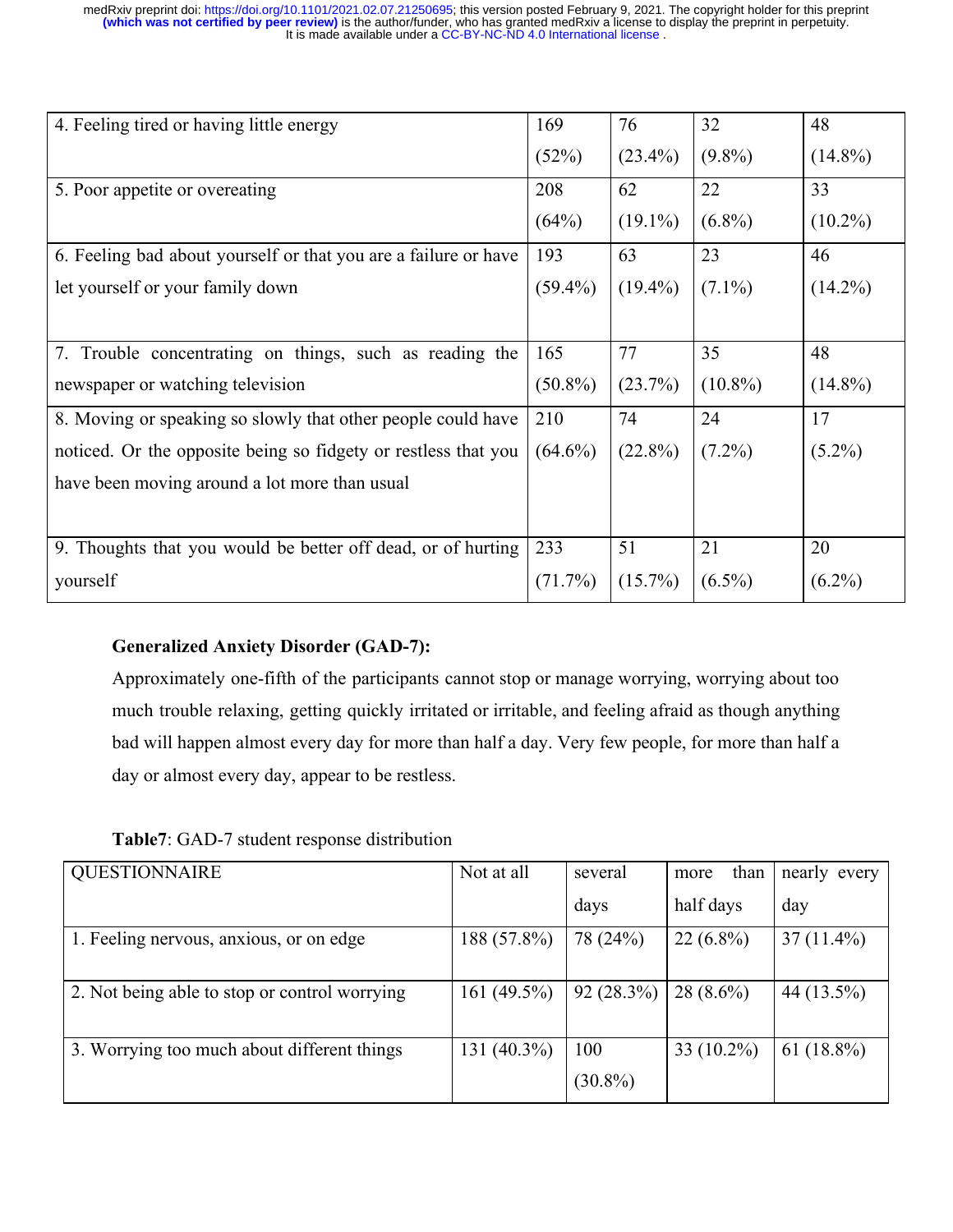| 4. Trouble relaxing                              | 160 $(49.2\%)$ | 100        | 31 $(9.5\%)$ | 34 $(10.5\%)$ |
|--------------------------------------------------|----------------|------------|--------------|---------------|
|                                                  |                | $(30.8\%)$ |              |               |
| 5. Being so restless that it's hard to sit still | 191 (58.8%)    | 76 (23.4%) | $24(7.4\%)$  | $34(10.5\%)$  |
|                                                  |                |            |              |               |
| 6. Becoming easily annoyed or irritable          | 146 (44.9%)    | 105        | $34(10.5\%)$ | 40 $(12.3\%)$ |
|                                                  |                | $(32.3\%)$ |              |               |
| 7. Feeling afraid as if something awful might    | 156 (48%)      | 91(28%)    | $27(8.3\%)$  | 51 $(15.7\%)$ |
| happen                                           |                |            |              |               |

## **Discussion**

## **Sociodemographic**

The survey was distributed by the most popular social networking platform in India via social media, including Facebook, WhatsApp and Instagram. The most common age for the survey was between 18-25 and between 18-21 (58.6%), 22-25 (35.8%), 26-29 (2.5%) and above 30 (3.1%) and mainly from [Bachelor of Pharmacy] degrees (79%). Compared to the guy, there are a greater number of female respondents statistically, but there is not much substantial difference. The gender difference between males and females is around (44.4%) between males and females (56.6%). In psychological and behavioral responses to the COVID-19 pandemic, the study conducted by parlapani et al. also showed higher numbers of female participants compared to male respondents(Parlapani et al. 2020).Women are found to have greater mental literacy and are more involved than men in engaging in health-related online studies(Furnham and Swami 2018; Eysenbach and Wyatt 2002).

#### **The Psychological Impact of COVID-19**

The cross-sectional study found that one in every three participants had moderate to severe symptoms of anxiety during the initial phase of the pandemic in China . Only after the outburst of the pandemic, a cross-sectional analysis conducted in Shanghai and Wuhan showed that the incidence of mild to extreme anxiety increased 4-5 times (Qian et al. 2020). In Greece, a cross-sectional analysis to clarify the behavioral and psychological reactions to the COVID-19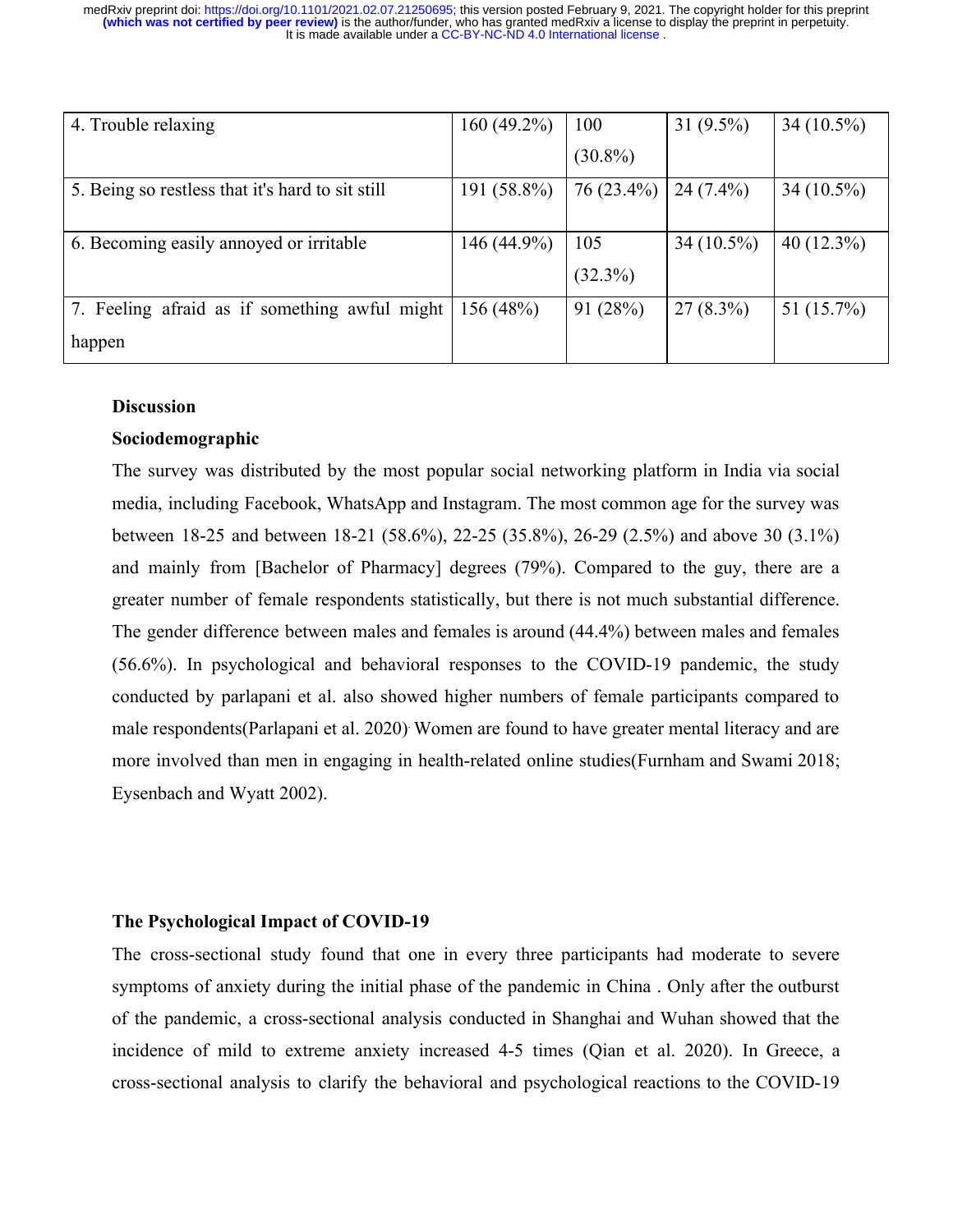pandemic found that 77.4% of participants had moderate to serious anxiety symptoms and 22.8% had moderate to severe depressive symptoms (Parlapani et al. 2020). The COVID-19 pandemic has been shown to cause increased anxiety, which is similar to other infectious diseases outburst. This study found that one in two students (51.5%) had moderate to serious symptoms of anxiety and 28.7 percent had moderate to severe depressive symptoms due to this pandemic and its limitations.

#### **Fear of COVID-19**

Fear is considered a biologically "reflex" emotion, an automatic "basic" reaction to a specific external threat. There is a broad correlation between fear and anxiety, with an unknown, unclear or future risk being more associated with both. Via an evolutionary perspective, fear is related to risk-avoiding activities, while anxiety is linked to preparation. Adaptation and consciousness promote both emotional states. It may elicit behavioral regulation and promote self-protective responses, because fear is connected to self-perseverance(Schimmenti, Billieux, and Starcevic 2020; Steimer 2002).

On the FCV-19S scale, a recent study measured fear of COVID-19 in 324 United Kingdom volunteers. According to the findings, more public health practices were employed by participants displaying greater levels of anxiety. Therefore, the findings showed that this "efficient" form of fear could be carefully used by health authorities to nurture safety behaviors. It should be recalled, however, that fear not only facilitates self-protective acts, but also offensive responses to control fear, such as denial (e.g., 'I am not at risk of being infected'). These two opposing responses are significantly negative, i.e. the more apprehension in denial or defensive avoidance is rejected; the less guidelines are followed to avoid the real danger(R. L. Spitzer et al. 2006).

The research conducted in Greece found that 35.7% displayed a higher degree of fear of COVID-19 (Parlapani et al. 2020). This research found that 68.7% had a greater degree of fear of COVID-19. This finding can be explained by the fact that although personal view with the virus was not associated with fear, a nearby person's COVID-19 disease was correlated with greater fear.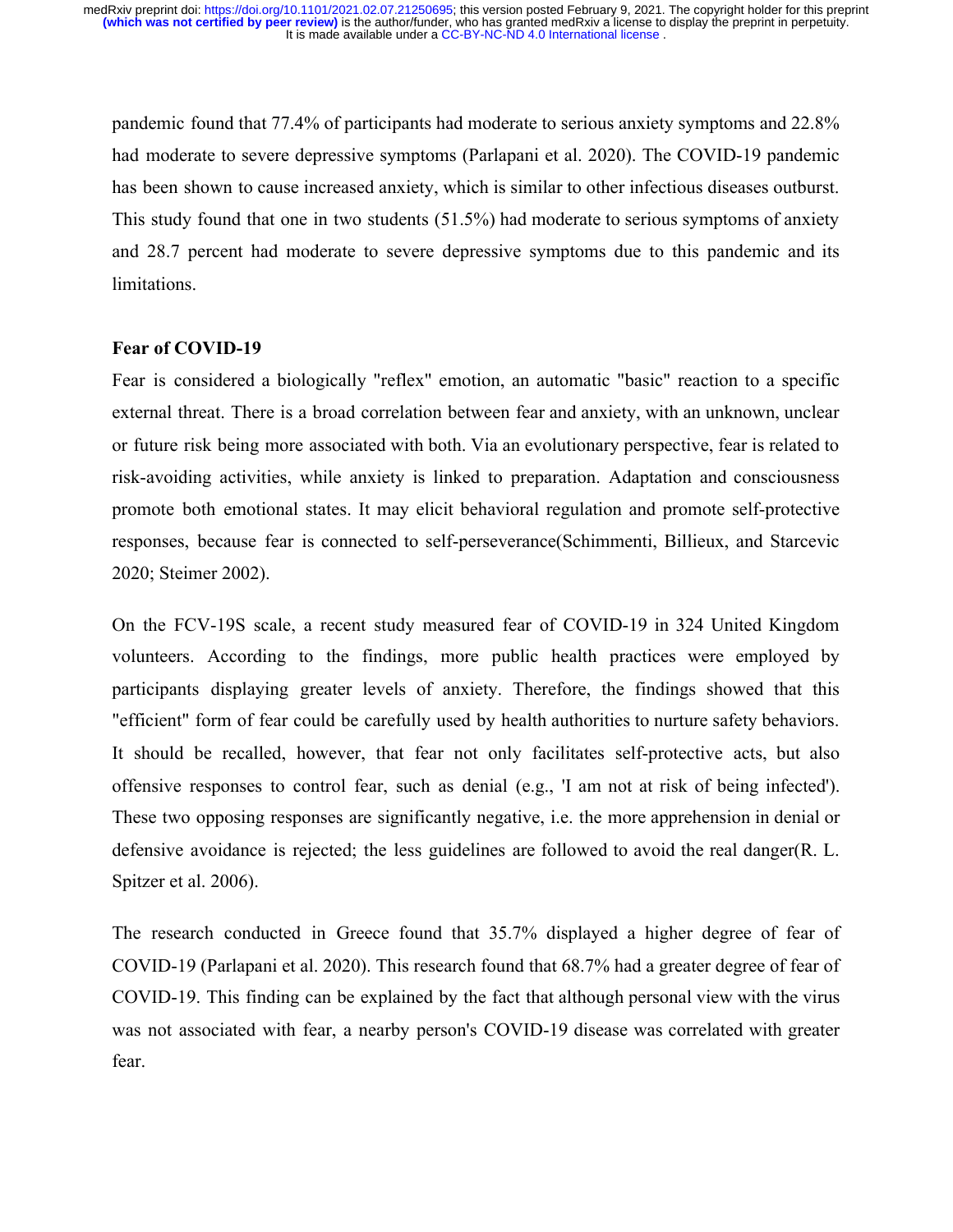## **Conclusion**

The psychological effect of COVID-19 in Indian students during the near pandemic year was analyzed in this study, and even the specific connections among fears, depression and anxiety of COVID-19. This research concludes that, along with anxiety and depression, there is a very strong fear of COVID-19 among students. This study also concludes that the fear of the COVID-19 scale and the GAD-7 and PHQ-9 scales have a strong positive correlation.

Comprehensively, although past experiences with the 2003 SARS epidemic has shown that infectious disease crises can have fast mental health effects, the long-term impact of COVID-19 needs to be assessed for the population of India. In order to mitigate fear and encourage healthier lifestyles during the pandemic, strategic public health interventions are needed.

## **Study Limitations:**

Some of the constraints are included in this report. In this sample, there is an unequal distribution of respondents and it is a cross-sectional study so that casual intervention cannot be done. There are very few respondents from diploma students, so the survey result cannot generalize the student population as a whole. The questionnaire was self-administered and recorded in this review, so it is difficult to understand whether it was reasonably completed (i.e. social desirability bias and the answers do not show the reality). Since it is an internet-based survey, the study will not actively collect the responses of learners who are not linked to social media.

**Acknowledgement:** No funding has been granted for this study by any institution and organization. We are very thankful to the volunteers of this study and the college staff for making this study possible**.**

**Conflict of Interest:** No conflict of interest declared.

#### **References:**

Bharatharaj, Jaishankar, Mohsen Alyami, Marcus Henning, Hussain Alyami, and Christian Krägeloh. 2020. "Tamil Version of the Fear of COVID-19 Scale." https://doi.org/10.21203/rs.3.rs-40914/v1. "Checklist for Reporting Results of Internet E-Surveys (CHERRIES) Item Category Checklist Item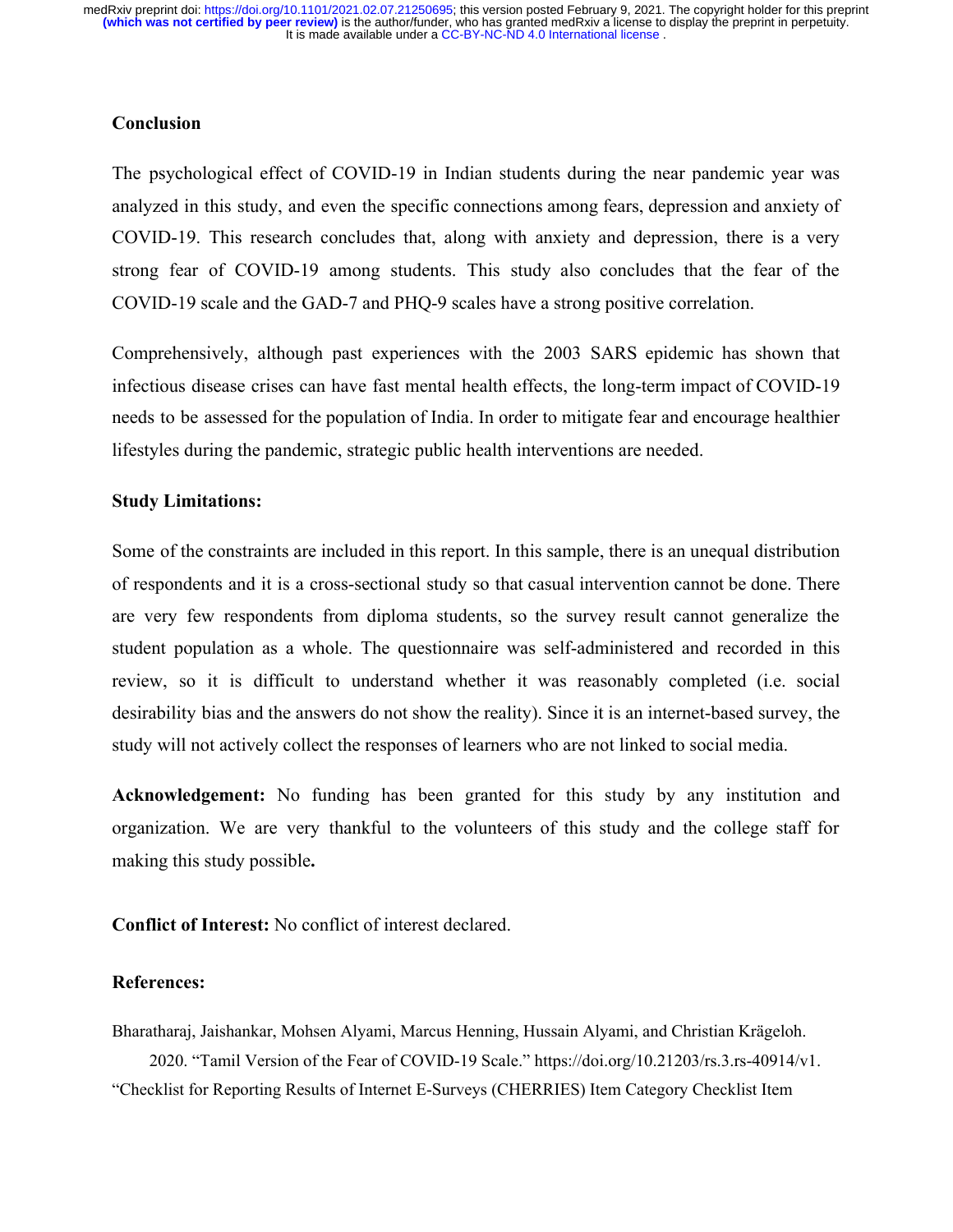Explanation Design." n.d.

- Davide, Prestia, Pozza Andrea, Olcese Martina, Escelsior Andrea, Dettore Davide, and Amore Mario. 2020. "The Impact of the COVID-19 Pandemic on Patients with OCD: Effects of Contamination Symptoms and Remission State before the Quarantine in a Preliminary Naturalistic Study." *Psychiatry Research* 291 (January). https://doi.org/https://doi.org/10.1016/j.psychres.2020.113213.
- Eysenbach, Gunther, and Jeremy Wyatt. 2002. "Using the Internet for Surveys and Health Research." *Journal of Medical Internet Research*. JMIR Publications Inc. https://doi.org/10.2196/jmir.4.2.e13.
- Furnham, Adrian, and Viren Swami. 2018. "Mental Health Literacy: A Review of What It Is and Why It Matters." *International Perspectives in Psychology: Research, Practice, Consultation* 7 (4): 240–57. https://doi.org/10.1037/ipp0000094.
- Kwasi Ahorsu, Daniel, Chung-Ying Lin, Vida Imani, Mohsen Saffari, Mark D Griffiths, and Amir H Pakpour. 2020. "The Fear of COVID-19 Scale: Development and Initial Validation." *International Journal of Mental Health and Addiction*. https://doi.org/10.1007/s11469-020-00270-8.
- M.G, Hariprasad, Narayan Sah Sonar, and Biki Ray. 2020. "A Review: Pandemic Novel Coronavirus (Covid-19)." *Global Journal of Medical Research: B Pharma, Drug Discovery, Toxicology &Medicine* 20 (4). https://medicalresearchjournal.org/index.php/GJMR/article/view/2062/1951.
- Parlapani, Eleni, Vasiliki Holeva, Panteleimon Voitsidis, Apostolos Blekas, Ioannis Gliatas, Georgia N Porfyri, Adrianos Golemis, et al. 2020. "Psychological and Behavioral Responses to the COVID-19 Pandemic in Greece." *Frontiers in Psych* 11 (August): 1–17. https://doi.org/10.3389/fpsyt.2020.00821.
- Qian, Mengcen, Qianhui Wu, Peng Wu, Zhiyuan Hou, Yuxia Liang, Benjamin J. Cowling, and Hongjie Yu. 2020. "Psychological Responses, Behavioral Changes and Public Perceptions during the Early Phase of the COVID-19 Outbreak in China: A Population Based Cross-Sectional Survey." *MedRxiv*. medRxiv. https://doi.org/10.1101/2020.02.18.20024448.
- "Sample Size Calculator by Raosoft, Inc." 2020. 2020. http://www.raosoft.com/samplesize.html.
- Schimmenti, Adriano, Joël Billieux, and Vladan Starcevic. 2020. "The Four Horsemen of Fear: An Integrated Model of Understanding Fear Experiences during the COVID-19 Pandemic." *Clinical Neuropsychiatry* 17 (2): 41–45. https://doi.org/10.36131/CN20200202.
- Spitzer, Drs. Robert L., Janet B.W. Williams, and Kurt Kroenke. n.d. "PHQ and GAD-7 Instructions INSTRUCTION MANUAL Instructions for Patient Health Questionnaire (PHQ) and GAD-7 Measures." Accessed January 14, 2021. www.phqscreeners.com.
- Spitzer, Robert L, Kurt Kroenke, Janet B W Williams, and Bernd Löwe. 2006. "A Brief Measure for Assessing Generalized Anxiety Disorder The GAD-7." *Archives of Internal Medicine* 166. https://doi.org/10.1001/archnite.166.10.1092.